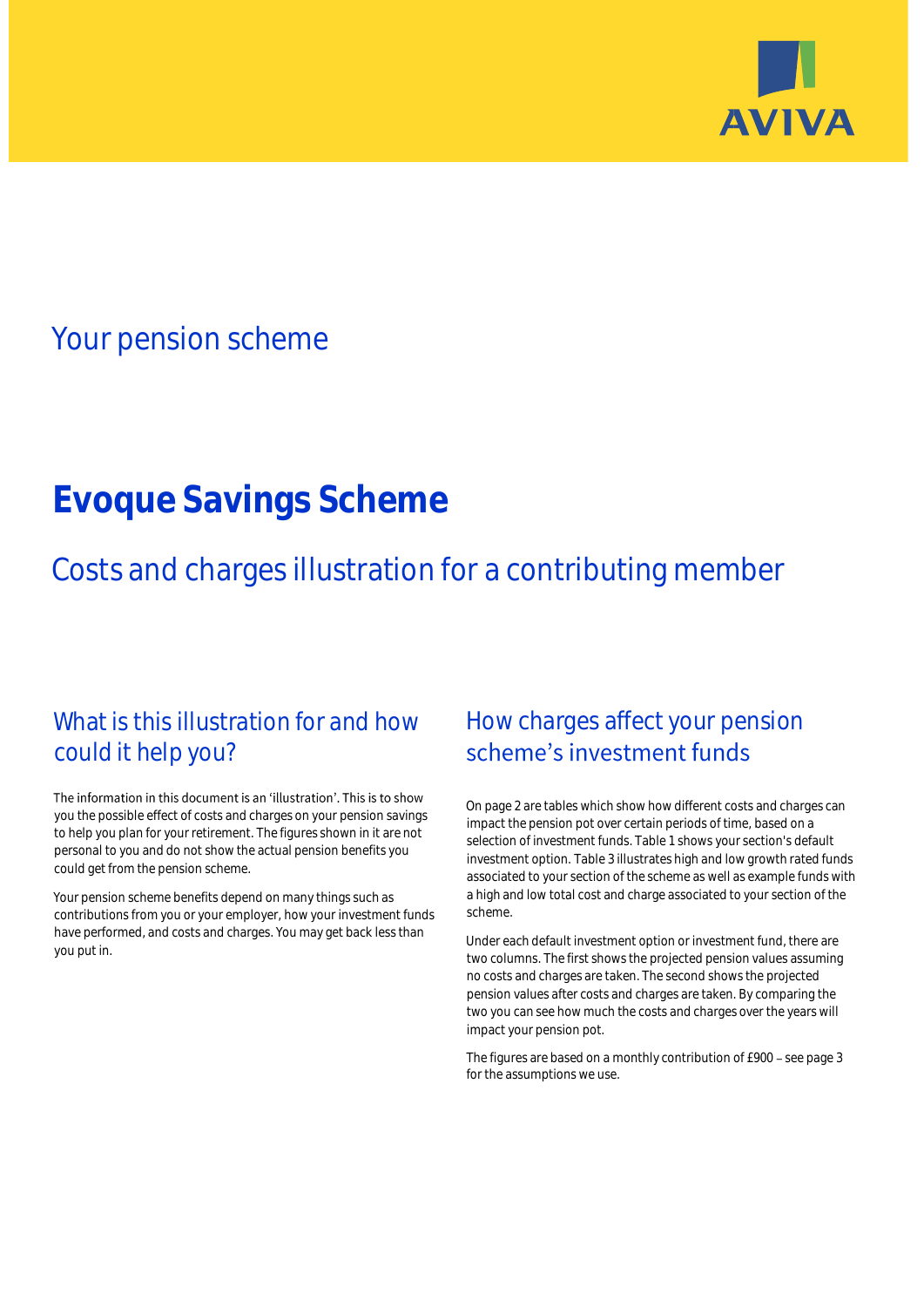| Illustration of effect of costs and charges on the Default Investment Option in |                                        |                                    |  |  |  |  |  |  |  |
|---------------------------------------------------------------------------------|----------------------------------------|------------------------------------|--|--|--|--|--|--|--|
| <b>Evoque Savings Scheme</b>                                                    |                                        |                                    |  |  |  |  |  |  |  |
|                                                                                 | <b>My Future</b>                       |                                    |  |  |  |  |  |  |  |
|                                                                                 | Assumed growth rate 3.2% (p.a.)        |                                    |  |  |  |  |  |  |  |
|                                                                                 | Assumed costs and charges 0.35% (p.a.) |                                    |  |  |  |  |  |  |  |
| At end of year                                                                  | Projected value assuming no            | <b>Projected value after costs</b> |  |  |  |  |  |  |  |
|                                                                                 | costs and charges are taken            | and charges are taken              |  |  |  |  |  |  |  |
| $\mathbf{1}$                                                                    | £10,700                                | £10,700                            |  |  |  |  |  |  |  |
| $\overline{2}$                                                                  | £21,600                                | £21,500                            |  |  |  |  |  |  |  |
| 3                                                                               | £32,600                                | £32,400                            |  |  |  |  |  |  |  |
| 4                                                                               | £43,700                                | £43,300                            |  |  |  |  |  |  |  |
| 5                                                                               | £54,900                                | £54,400                            |  |  |  |  |  |  |  |
| 10                                                                              | £113,000                               | £111,000                           |  |  |  |  |  |  |  |
| 15                                                                              | £174,000                               | £169,000                           |  |  |  |  |  |  |  |
| 20                                                                              | £238,000                               | £229,000                           |  |  |  |  |  |  |  |
| 25                                                                              | £306,000                               | £292,000                           |  |  |  |  |  |  |  |
| 30                                                                              | £378,000                               | £357,000                           |  |  |  |  |  |  |  |
| 35                                                                              | £453,000                               | £424,000                           |  |  |  |  |  |  |  |
| 40                                                                              | £528,000                               | £489,000                           |  |  |  |  |  |  |  |
| 45                                                                              | £595,000                               | £546,000                           |  |  |  |  |  |  |  |
| 50                                                                              | £651,000                               | £592,000                           |  |  |  |  |  |  |  |

### **Table 2**

| List of Funds included in the Default Investment Option |                       |                    |
|---------------------------------------------------------|-----------------------|--------------------|
| <b>Fund name</b>                                        | <b>Total Cost and</b> | <b>Growth Rate</b> |
| Charge (p.a.)                                           |                       | (p.a.)             |
| Av MyM My Future Growth                                 | 0.37%                 | 3.60%              |
| Av MyM My Future Consolidation                          | 0.32%                 | 2.40%              |
|                                                         |                       |                    |
|                                                         |                       |                    |
|                                                         |                       |                    |
|                                                         |                       |                    |
|                                                         |                       |                    |
|                                                         |                       |                    |
|                                                         |                       |                    |
|                                                         |                       |                    |

#### **Aviva Life & Pensions UK Limited.**

Registered in England No. 3253947. Registered office: Aviva, Wellington Row, York, YO90 1WR. Authorised by the Prudential Regulation Authority and regulated by the Financial Conduct Authority and the Prudential Regulation Authority. Firm Reference Number 185896. **aviva.co.uk** TEMP GFI NG071309 09/2018